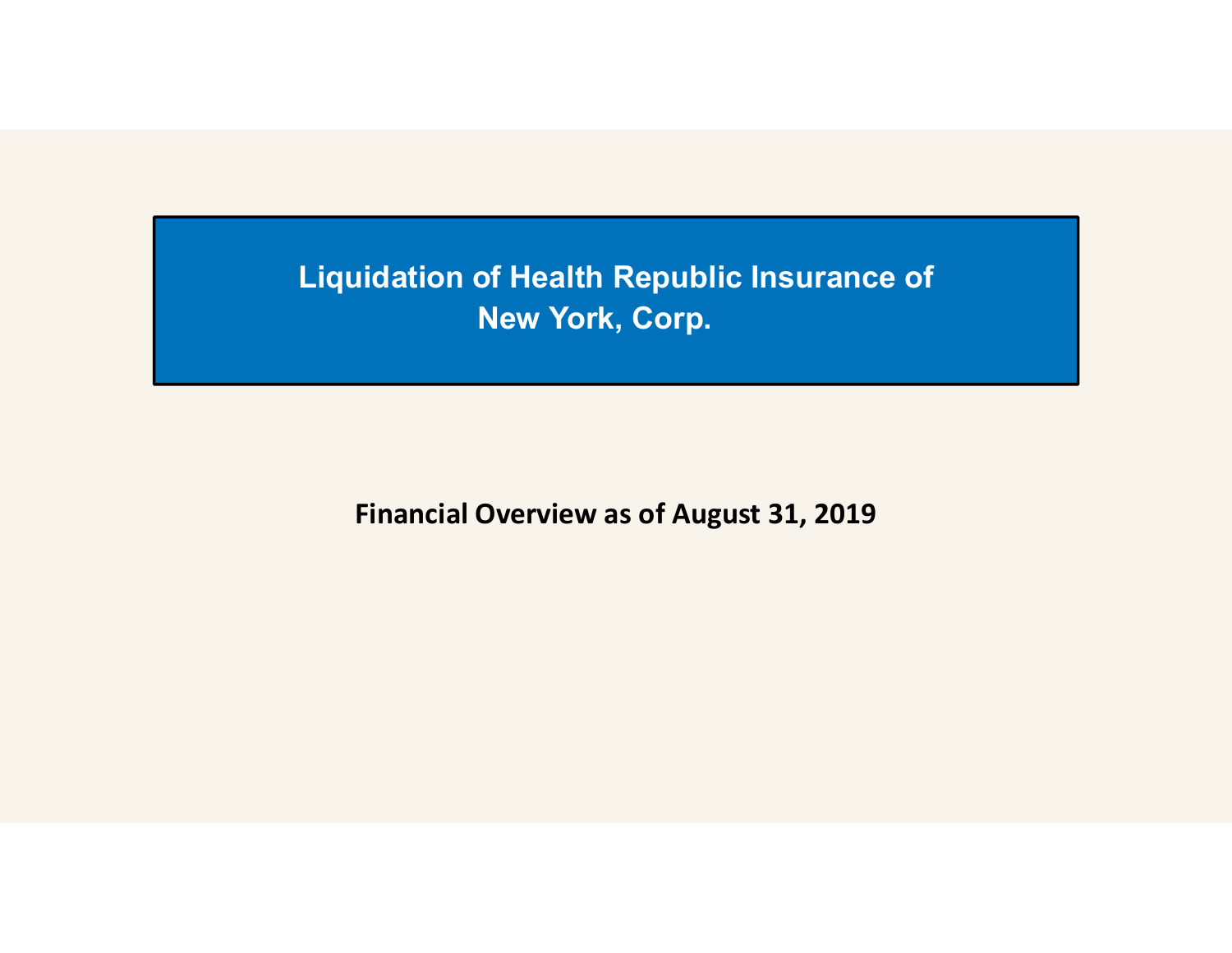## Total Expenses Incurred Basis (Inception to Date)



Note 1: Expenses are from May 2016 to December 2016

Slide 1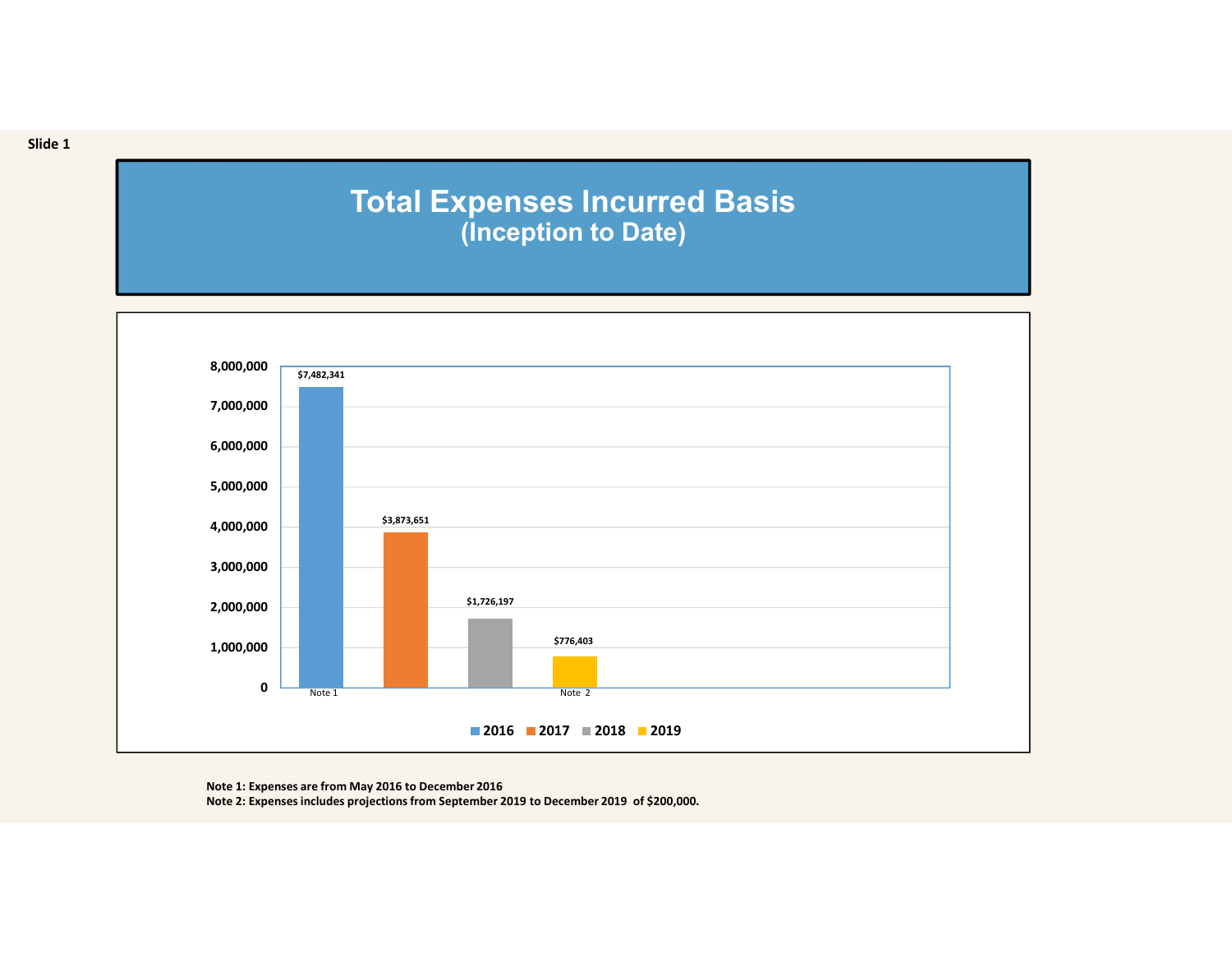Total Expenses on a Incurred Basis Actual 2019 (\$776,403) vs Projected 2019 (\$1,216,663) and Projected 2020 (\$603,204)

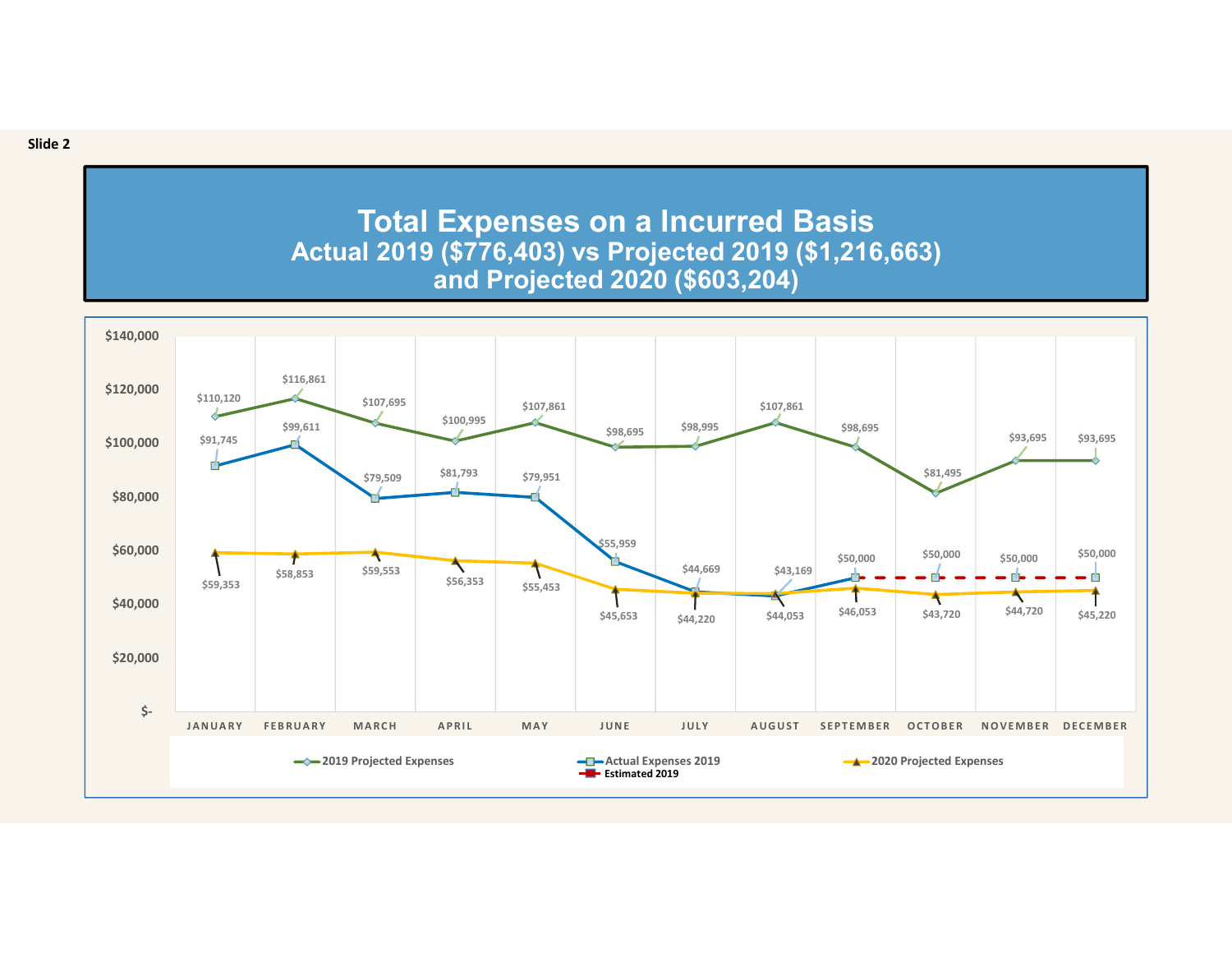## NYLB Monthly Average Expense Per Quarter (Inception through September 2019)



Slide 3